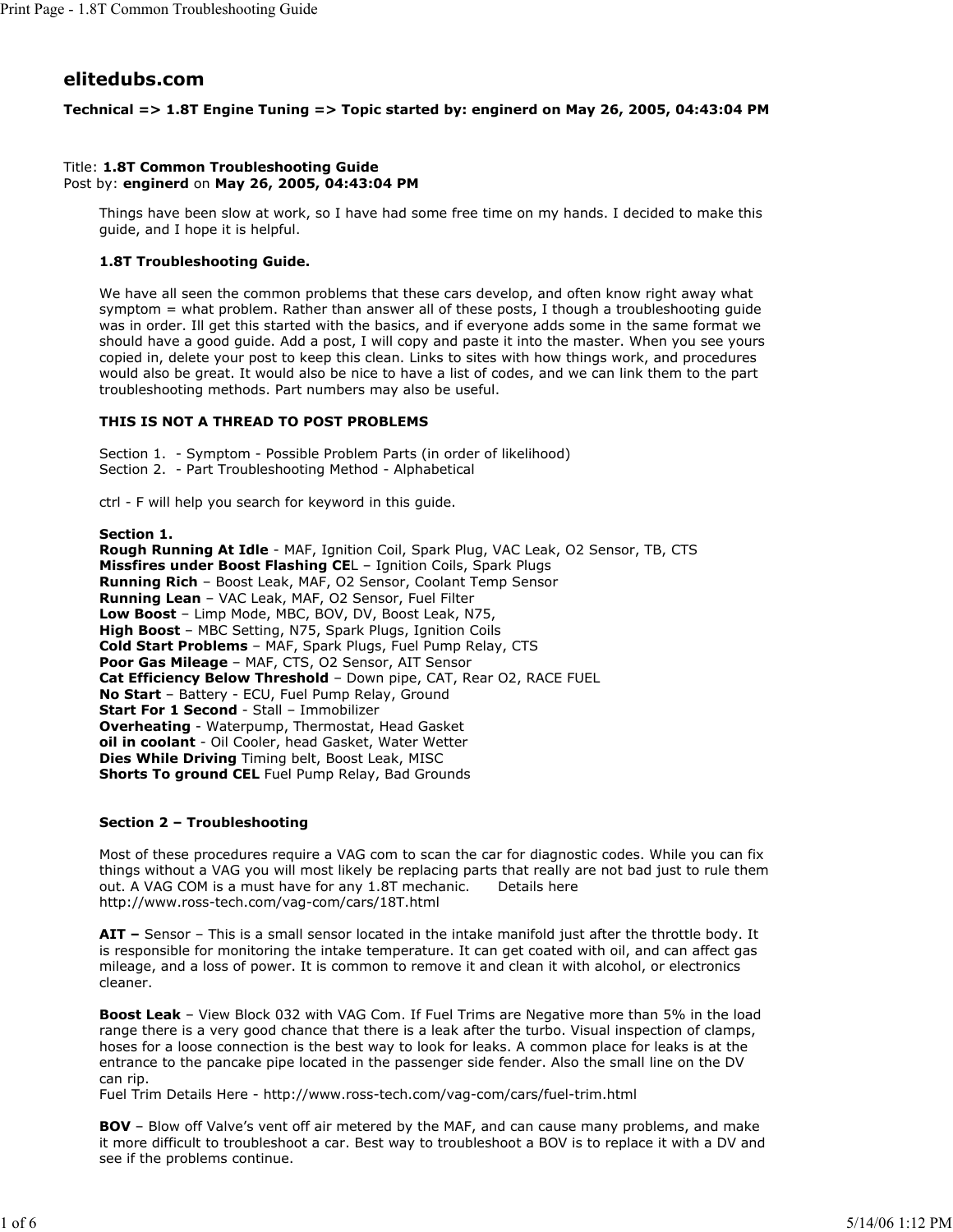**CAT** – Aftermarket high Flow Cats often sacrifice emissions for power. It is not uncommon for aftermarket cats to give codes for "efficiency below threshold" right away. Some people have had success using O2 adapters to move the rear O2 sensor away from the exhaust gas and eliminating this code. O2 simulators do not work on the 1.8T. Sometimes cats can melt or clog up. Running hig exhaust gas temps for extended periods of time can cause this. Usually you will get the cat code, and see that the max boost and sustained boost levels drop off. After checking everything else on the list, remove the down pipe/cat and check to see that light shines through brightly. If there is very little light passing through it is clogged and requires replacement.

**CTS** – Coolant Temp Sensor – This part is prone to failure. 2002 and older vehicles had a bad coolant temp sensor from the factory that VW updated. It was a black sensor, and now the good one is referred to as a green top coolant temp sensor. Block 011 in the VAG COM can monitor coolant temp for erratic readings. This is a 7\$ part. Do not change while engine is hot.

#### **Down-Pipe** – See CAT

**DV** – Diverter Valve – When the throttle is closed on a turbo car, the turbo is spinning rapidly, and trying to push air into the engine. By closing the throttle the air has nowhere to go, and will cause a large pressure spike. The diverter valve is actuated by a vacuum line, and when the throttle closes creating vacuum behind it, the diverter valve will open and provide a path for the air. The air is returned back to the intake of the car after the MAF. When A DV fails it leaks air in this circular pattern causing boost problems.

2001 and older cars have a weak DV that is prone to failure. 2002 and newer cars have an improved design. It is durable, inexpensive (35\$) and it responds very quickly. The part number for the good valve ends in 710 N. The DV is located at the back right side of the engine, it has 1 large hose, and 1 small line connected to it, and the other end is connected to your intake hose running to the airbox. To test if your DV has failed remove the DV, press the diaphragm up, put your thumb on the top nipple, and then release the diaphragm. There should be suction created on the top of the DV that prevents the diaphragm from returning. If there is no suction then the diaphragm is leaking and the valve should be replaced. IF the valve is good, check the VAC line leading up to the valve for any cut's/ tears.

**ECU** – The ECU is responsible for nearly all functions on the car. If the ECU is suspected as a bad part, you need to use a scan tool such as a VAG com to attempt to communicate with the ECU. If you can't communicate with the ECU, then the ECU needs replacement. Check all electrical connections. Check your Fuses for blown fuses. Whatever killed the ECU might kill the new one. ECU removal procedure - http://www.goapr.com/VW/support/ecu\_tt\_golf\_gti\_jetta.pdf

**Fuel pump Relay** – The fuel pump relay is located under the driver's side kick panel. Remove the lower panels to gain access to the relay box. When the fuel pump relay goes bad it will trigger many fault codes with electrical shorts to ground. The fuel pump relay is also used to turn on the injectors, and will show injector short to ground failures. If you open your door you hear the pump kick on, if the pump no longer kicks on, and you experience these codes repeatedly, replace the fuel pump relay.

**Fuel Filter** – The fuel filter on these cars is rated as a lifetime filter by VW. What the aftermarket has found is that high HP applications can run into fuel delivery problems with dirty fuel filters. 30K miles is a more realistic interval for replacement when pushing the system. The fuel filter is located under the car near the gas tank. It has small clip on hoses. To remove the hoses press in on the clip on the end of the hose and it will come off easily. You may need a small screwdriver for this, and be prepared to have fuel leaking out.

**Head Gasket** Head gaskets can be a cause of overheating, oil consumption or coolant in the oil. I have only heard of one case of a head gasket failure on a 1.8T and it was on a car running 30 lbs of boost and used head bolts. This is a repair better left to an experienced mechanic and is generally a last item to do after all other possibilites have been evaluated. overheating is usually the water pump, and coolant in the oil is usually the oil cooler failing internally.

**Immobilizer –** These cars are equipped with immobilizers to prevent theft. If you swap an ECU without matching up the ECU and the cluster, it will start briefly and then die repeatedly. There are 2 kinds of immobilizer. Immo II used on pre 2002, and Immo III used on 2002+. Immobilizer and ECU info can be found on the VAG COM Site.

http://www.ross-tech.com/vag-com/cars/immobilizer2.html

http://www.ross-tech.com/vag-com/cars/Immo3-ecu-swapping.html

If swapping an engine into a car without an immobilizer/cluster, you can get software for swaps from REVO, and Dahlback that remove the immobilizer.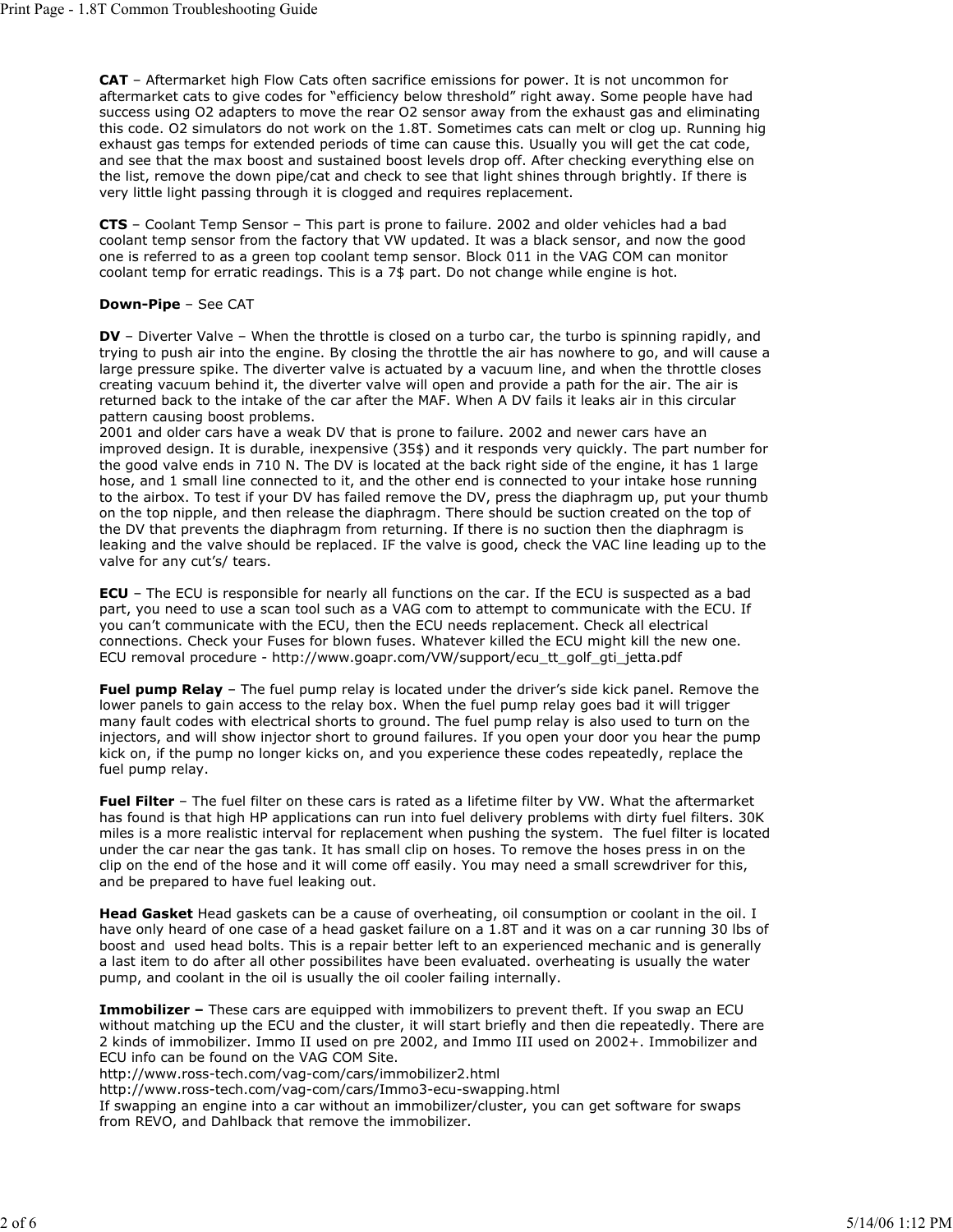**Ignition Coils** – These are famous parts for the 1.8T they are very prone to failure. VW has had a recall on these because they were failing rapidly on 2001+ cars. To check for bad coils the best way is with a VAG COM. Log Blocks 015, and 016. This will be a misfire counter. Drive the car or let it run, and look for misfires. If you have a bad coil you will see the counter increase on a cylinder. If you have one counting up then it's probably a bad coil. Turn off engine and take that coil out and swap it with another coil. The cylinders read left to right 1,2,3,4 when looking at the engine from the front. Use the VAG again to see if the misfires have also swapped to another cylinder. If it moved, then you have a bad coil. Replace it. If they do not move, then you likely have a plug problem. On some cars the ignition coils have problems and they will pop up out of the cylinder head and lose contact with the plug. Plugs should be torqued to 22 ft-lbs when changed. If the coils still pop up, and they are torqued properly I have created a bracket kit to hold them down ? – see sig.

**Limp Mode** – These cars are designed to protect themselves from engine damage. If the engine boosts too much, or the engine does not get enough fuel it will go into a limp mode where boost is limited to protect the engine. It limits boost by controlling a solenoid on the wastegate line (N75), by closing the electronic throttle or by opening the DV valve. If you are experiencing a limp mode the best thing to do is get the car scanned for codes and to see what is wrong. Look at fuel trims for signs of running lean, and to look for MAF problems, or O2 sensor problems. To look for potential boost problems log Block 115 and you can see the specified Vs actual boost. If you exceed the specified then there is a good chance that you will go into this limp mode. Stock specified is a max of 14 psi for a 2002+ car.

**MAF –** Mass air flow meter is used to measure the air going into the engine. It is located on the outlet of the airbox, and housed in a cylindrical tube. The ECU reads the MAF signal, and injects fuel in proportion to the airflow. There are a few different ways the MAF can fail. The MAF can get coated with oil, and will not read properly. This is common if it happens right after installing a CAI, or a K&N filter. It can be cleaned out with 99% isopropyl alcohol, or a quality electronics cleaner. Remove the sensor from the housing and clean the sensor element.

MAF sensors also go bad due to too much airflow. On a car with a larger turbo the airflow is so high that the MAF element will get burned out from the excess air flow. It is common to increase the size of the housing to prevent this (other modifications required).

To check for a BAD MAF the best way is with a VAG com. Block 002 show air mass from the sensor. At idle the air flow should be 2-4 grams/second. With a wide open throttle run to redline the reading should show up to 170 g/s on a chipped car. Look for jumpy readings in the MAF, which can indicate a problem. More details here http://www.ross-tech.com/vag-com/cars/fuel-trim.html if you suspect your MAF is bad, one way to test it is to unplug the MAF, often if the MAF is giving false readings and upsets the fueling. If you unplug it, the ECU will ignore the MAF and run off of baseline tables. Be careful, as a boost leak or a vacuum leak can be miss-diagnosed as a bad MAF, because they will throw off the readings on the MAF. (Air sneaks around the MAF).

**MBC –** Manual Boost Controller. Often people want more boost from their car, and use a MBC. While MBC's can get you more boost they will cause a jerky part throttle driving, and can cause over boost, often put the car into a limp mode. The way a MBC works is by bleeding off air from the wastegate control line. A wastegate is a mechanical flapper valve in the turbocharger that opens to allow exhaust gas to sneak around the turbo. By bleeding off air from the line, the wastegate opens less, more exhaust goes through the turbo, and you get more boost.

Great details on MBC here - http://www.boostvalve.com/tech/1.8T-DBW.html And general Turbo/Wastegate details here

http://www.streetracersonline.com/articles/turbo/wastegate.php

**N75 –** The N75 is an electronic solenoid valve that the ECU uses to control boost. It is located in the intake hose near the back right side of the engine. It has 3 connections.

- 1. Connects to charge pipe = pressure source
- 2. Connects to wastegate actuator
- 3. Connects to intake hose bleed line.

The ecu will pulse this valve at a high frequency to bleed air off from the wastegate line. It does this based on throttle position and engine load. If the valve, or any of the liens connected to it have leaks then there can be severe boost regulation problems. It's function is similar to the MBC above. To get more boost people often swap in different N75 valves. These different valves simply have a different response characteristic, and will act different when given the same signal by the ecu. They can get more boost, less boost, or even a big boost spike by swapping N75's.

**O2 Sensor** – Because of strict emissions these 1.8T's are very sensitive to readings from the O2 sensors. MY 2001+ have a wideband front O2 sensor with high accuracy and a linear response. The car will adjust the fueling based on the readings from the sensor. If the sensor is over heated, exposed to lead (race gas), flooded with soot (too rich) or is just old, it can provide the car with false readings and the car will not provide the proper fueling. When the O2 sensors go bad and the ECU detects this the car will run on reserve fueling maps and will not be able to adjust for boost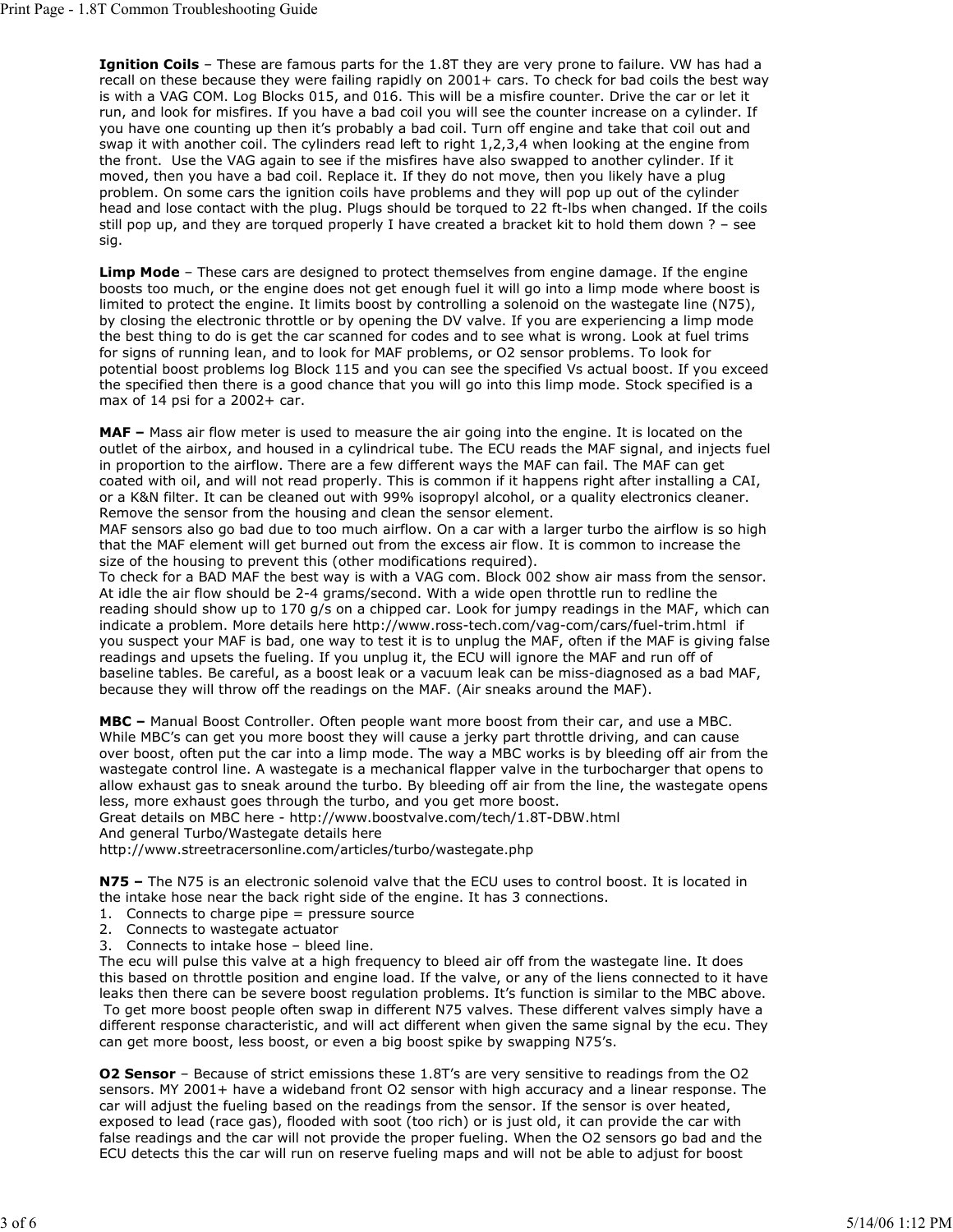leaks, fuel pressure, MAF readings or any other parameter that affects fueling. To check for a bad sensor the first thing to do is run block 032 on the VAG com. If the sensors are bad, the readings will both be 0%, replace the Front O2 sensor. If the sensor is bad, it will also respond slowly, or reach a peak. Logging block 031 will show the lambda reading from the O2 sensor as well as the requested lambda from the ECU. To get air fuel ratio multiply lambda by 14.7. If the lgo shows the lambda jumping wildly when running through a gear, or perhaps it flat lines at an unreasonable level, then the O2 sensor should be replaced. It is a 50\$ part. If the o2 sensors get shorted out or the wires get pulled, they will damage the ECU, be careful with the wiring on these sensors. 2000 and older cars do not have a wideband sensor, however they will still perform some adjustment of fueling based on the sensor.

**Oil Cooler** The Oild cooler on these cars uses a plate and plate heat exchanger. Oil on one side, coolant on the other side. Often the brazing on teh cooler can fail and oil and coolant mix together. This is often misdiagnosed as a bad head gasket. To test this remove the coolant hoses and apply air pressure to the oil cooler and watch for leaks. Oil cooler is located above the oil filter.

**Spark plugs** – With the weak coil packs that these cars have, and the high boost pressures that they run, the spark plugs are very important. Spark plugs on turbo cars need a nice tight gap 0.028" is recommended. Spark plugs may come "pre-gapped" however you should always check the gap, as the variation can be severe and will cause problems. Plugs are cheap, so the best way to troubleshoot is to replace them or pull them and check the gap. A good cheap replacement plug that is a bit cooler is an NGK-BKR7E copper plug. They need changing more frequently, however they are cheap.

**Thermostat** - Thermostats can be a source of overheating. Most common is the waterpump. Thermostats are relatively inexpensive, and can be change din a half hour. If your car overheats, or has a tendency to spike up in temp and then drop down to normal temp, it may be a thermostat.

**Timing Belt** If your driving along and your 60+K mile car runs great and all of a sudden dies, there is a good chance that your timing belt has broken, or stripped some teeth. This is a very costly repair and could have been prevented had the factory recommended a better service interval for the belt. Damage estimates are anywhere from 600 - 1800\$ to repair this kind of failure. 60K miles is a good time to change the timing belt, some belts have lasted 90K, but it's not worth the risk. To test for this failure, pull off the timing belt cover and crank the engine by hand. If the cam gear doesn't turn you have a bad timing belt. Repair is best left to a good mechanic. - If your going full throttle and the car all of a sudden dies, check for a boost hose blown off -

**TB –** The throttle on these cars is drive by wire, it is an electronic throttle with a wire attached. Most common TB problem just requires adaptation, or cleaning out with carb cleaner. This procedure shows how to do a TBA. TBA can improve idle, and part throttle operation. http://www.ross-tech.com/vag-com/cars/throttlebody.html. To clean the TB remove it, and spray inside with carb cleaner. Wipe out the residue that gets built up in there. NEVER port a TB on a 1.8T it won't idle properly.

**Race Fuel –** 1.8T engines love high octane fuel, however they can have cold startup problems, and if you run leaded race fuel you will ruin your Cat and your O2 sensors. Always run unleaded fuel in a 1.8T unless you are cat less, and you have extra o2 sensors.

**VAC Leak –** A VAC leak will cause un-metered air to enter the engine and it will run lean. If the air is not measured by the MAF then the fuel will not be injected. The O2 sensor will compensate for much of this, however it has limits. To check for a VAC leak, log block 032 and check the idle fuel trims. If it's more than +2% you probably have a VAC leak somewhere. Check hoses and connections for loose clamps of cut hoses here are come common areas for VAC leaks. Turbo inlet pipe not secured, DV line leaking, Crank case breather Y pipe split, Line on Fuel pressure regulator gets worn and leaks, intake manifold gasket can leak, and PCV line under intake manifold leaks. To find leaks some people spray ether, or starter spray around in the engine bay and listen for changes in idle speed. If you get a change from spraying in a certain area look for leaks there.

**Waterpump -** Nearly all overheating problems I have seen on these engines has been from the water pump. VW uses a plastic impellar that is splined/molded onto the shaft. These splines strip, or the pump cracks and the impellar slips on the shaft at high speeds. If your car is overheating best bet is to change the waterpump. You can do the T-stat first to see if your lucky but every time I have seen people try this it's the water pump anyways. This happens as early as 35K miles. While your in there doing the water pump, change the timing belt. Timing belts on these can go as early as 60K miles. There are several companies that make kits to do the timing belt and water pump. www.ecstuning.com is a good one.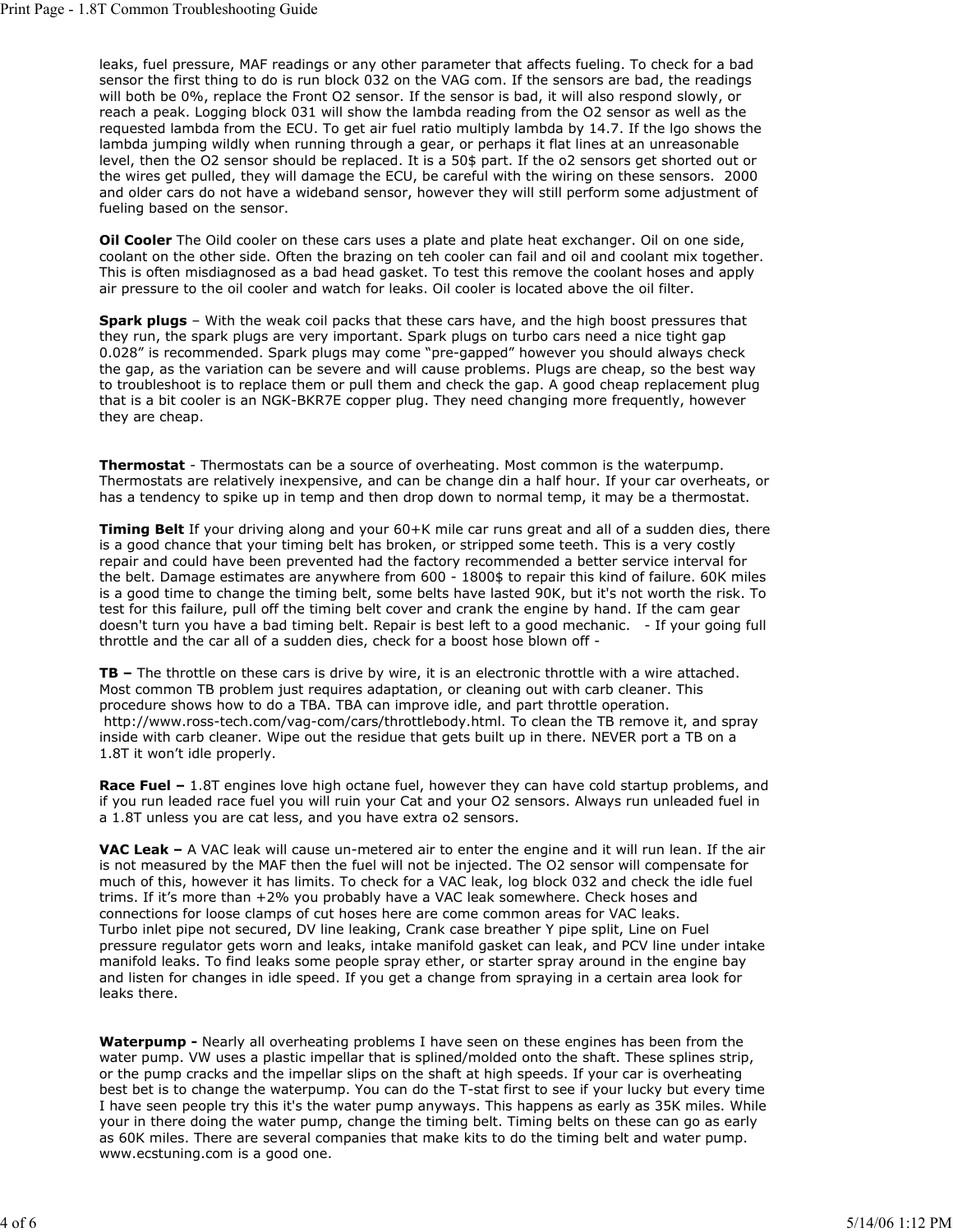**Water wetter -** Water wetter is an additive used to remove surface tension from water. It improves waters cooling ability in a cooling system as it prevents beading of the water, and raises the boiling point. Water wetter should not be used with G12 coolant. It is best for race cars running only water. If you add this to the coolant reservoir you get a nasty oily sludg in the reservoir. Flush coolant system and remove this.

### Title: **1.8T Common Troubleshooting Guide** Post by: **turbowolf** on **June 25, 2005, 08:44:52 AM**

Excellent reference!

# Title: **1.8T Common Troubleshooting Guide** Post by: **CapeGLS** on **June 28, 2005, 09:58:20 PM**

Let me ask this! Misfires underboost! NO FLASHING CEL!!!!! Same possible issues? Plugs and Packs?

#### Title: **1.8T Common Troubleshooting Guide** Post by: **Rich** on **July 21, 2005, 08:56:54 PM**

possibly... check the torque and packs again no. 4 seems to go bad the fastest

# Title: **1.8T Common Troubleshooting Guide** Post by: **s18t** on **January 29, 2006, 10:57:42 PM**

here is a fuse list that i think should go here, if not move it

- 1. Washer nozzle heaters, glove compartment light, memory seat control module (10A).
- 2. Turn signal lights (10A).
- 3. Fog light relay, instrument panel light dimmer switch (5A).
- 4. License plate light (5A).

5. Comfort system, cruise control, Climatronic, A/C, heated seat control modules, automatic day/night interior mirror, control module for multi-function steering wheel, control unit in steering wheel (7.5A).

- 6. Central locking system (5A).
- 7. Back-up lights, speedometer vehicle speed sensor (VSS) (10A).
- 8. Open
- 9. Anti-lock brake system (ABS) (5A).
- 10. Engine control module (ECM): gasoline engine (10A); diesel engine, Model Year 2000 > (5A).
- 11. Instrument cluster, shift lock solenoid (5A).
- 12. Data Link Connector (DLC) power supply (7.5A).
- 13. Brake tail lights (10A).
- 14. Interior lights, central locking system (10A).
- 15. Instrument cluster, transmission control module (TCM) (5A).
- 16. A/C clutch, after-run coolant pump (10A).
- 17. Open.
- 18. Headlight high beam, right (10A).
- 19. Headlight high beam, left (10A).
- 20. Headlight low beam, right (15A).
- 21. Headlight low beam, left (15A).
- 22. Parking lights right, side marker right (5A).
- 23. Parking lights left, side marker left (5A).
- 24. Windshield and rear window washer pump, windshield wiper motor (20A).
- 25. Fresh air blower, Climatronic, A/C (25A).
- 26. Rear window defogger (25A).
- 27. Motor for rear windshield wiper (15A).
- 28. Fuel pump (FP) (15A).
- 29. Engine control module (ECM) gasoline engine (15A); diesel engine (10A).
- 30. Power sunroof control module (20A).
- 31. Transmission control module (TCM) (20A).
- 32. Injectors: gasoline engine (10A); diesel engine (15A).
- 33. Headlight washer system (20A).
- 34. Engine control elements (10A).
- 35. 12 V power outlet (in luggage compartment) (30A).
- 36. Fog lights (15A).